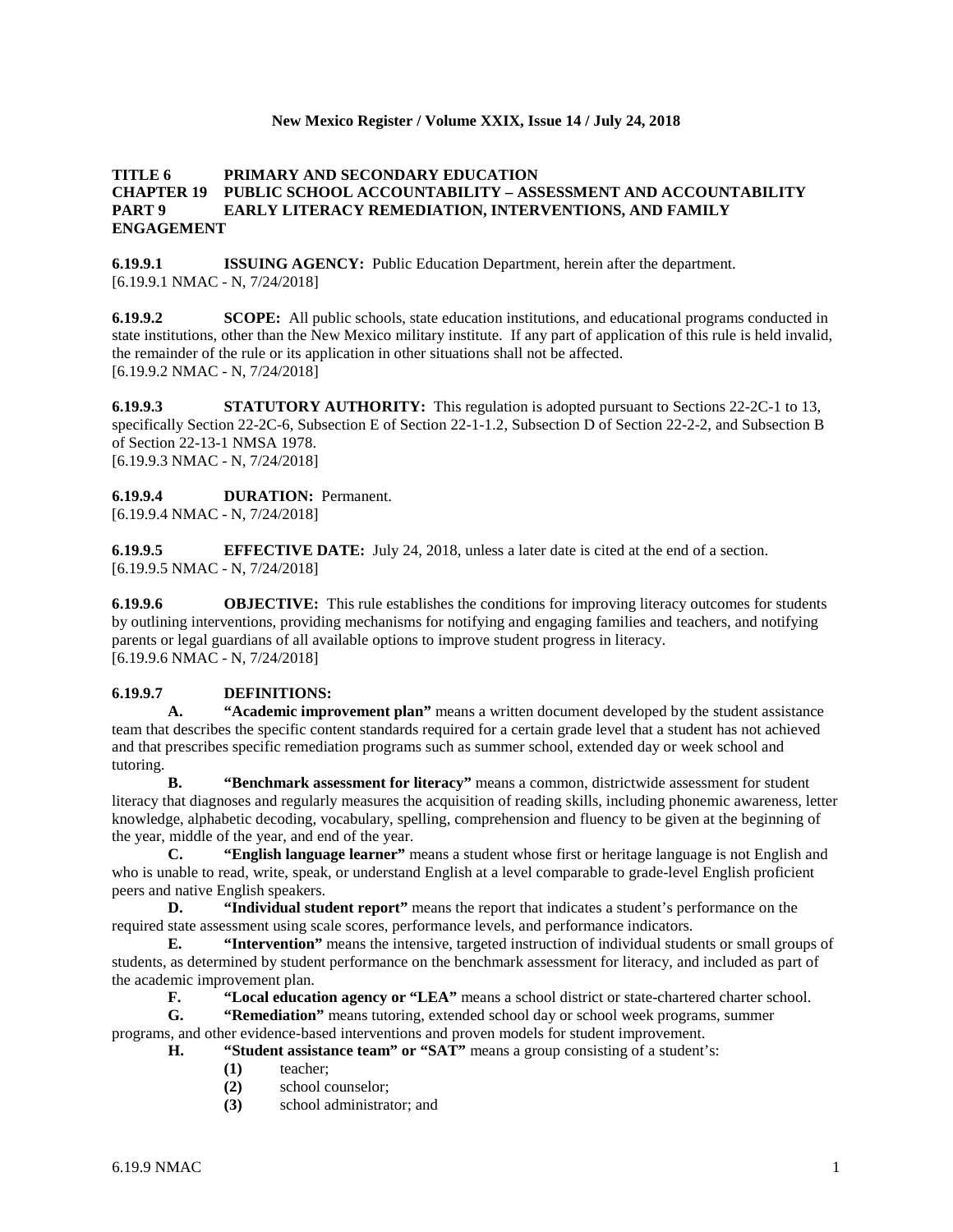**(4)** parent or legal guardian. [6.19.9.7 NMAC - N, 7/24/2018]

## **6.19.9.8 GENERAL REQUIREMENTS FOR INTERVENTION, NOTIFICATION, AND REPORTING:**

**A.** For kindergarten and grades one through three, the benchmark assessment for literacy shall be administered at the beginning of year, middle of year, and end of year. Student progress shall be carefully monitored throughout the academic year and shall be clearly communicated to parents or legal guardians through parent notification letters. For English language learners, the assessment shall be grade-level appropriate and in the student's first language, if appropriate, and approved by the department.

**B.** Academic improvement plans shall be developed for students in need of early literacy intervention, as determined by performance on the benchmark assessment for literacy. School administrators shall ensure that academic improvement plans align with department guidance and evidence-based best practices. The department may request to review academic improvement plans at any time.

**C.** The determination of a student's literacy strengths and weaknesses, as measured by the benchmark assessment for literacy, shall serve as one of the criteria for offering parents or legal guardians the option for their student to receive an additional year of instruction in the same grade level. The benchmark assessment for literacy results shall also direct the use of daily intervention, remediation, or alternative programming.

**D.** For kindergarten and grades one through three, LEAs shall track and report student literacy data and information in accordance with department requirements. Student performance shall be measured by the benchmark assessment for literacy, as defined in 6.19.9.7 NMAC. The department may issue additional guidance or provide additional tools to facilitate the collection and reporting of literacy data and information.

**(1)** LEAs shall report the following data to the department by March 1 of each year:

**(a)** number of students not proficient in literacy, as determined by the middle of year benchmark assessment for literacy;

literacy; and

**(b)** number of student assistance teams convened for students not proficient in

**(c)** number of parent notification letters sent regarding individual students not proficient in literacy, as determined by the middle of year benchmark assessment for literacy, pursuant to 6.19.9.9 NMAC.

**(2)** LEAs shall report the following data to the department by June 1 of each year:

**(a)** number of students not proficient in literacy, as determined by the end of year benchmark assessment for literacy; and

**(b)** number of retention waiver letters signed by parents or legal guardians of students not proficient in literacy, as determined by the end of year benchmark assessment for literacy.

**(3)** LEAs shall report the following data to the department by August 1 of each year:

**(a)** number of students retained as a result of not being proficient in literacy, as determined by the end of year benchmark assessment for literacy pursuant to 6.19.9.9 NMAC;

**(b)** number of students not proficient in literacy, as determined by the end of year benchmark assessment for literacy, promoted to the next grade;

**(c)** number of students at performance level one in English language arts, according to his or her grade three individual student report for the state assessment;

**(d)** explanation of final determinations of student retention and promotion for which student performance on the end of year benchmark assessment for literacy was not the deciding factor;

**(e)** copy of the LEA's retention waiver letter template;

**(f)** copies of all parent notification letters sent to parents or legal guardians regarding individual students not proficient in literacy, as determined by the middle of year benchmark assessment for literacy, pursuant to 6.19.9.9 NMAC; and

**(g)** copies of all retention waiver letters signed by parents or legal guardians for individual students not proficient in literacy, as determined by the end of year benchmark assessment for literacy. [6.19.9.8 NMAC - N, 7/24/2018]

## **6.19.9.9 PARENT OR LEGAL GUARDIAN NOTIFICATION AND ENGAGEMENT:**

**A.** If a student is not proficient in literacy, as determined by the middle of year benchmark assessment for literacy, the student's teacher shall notify the student's parent or legal guardian formally, in writing, and hold a parent-teacher conference.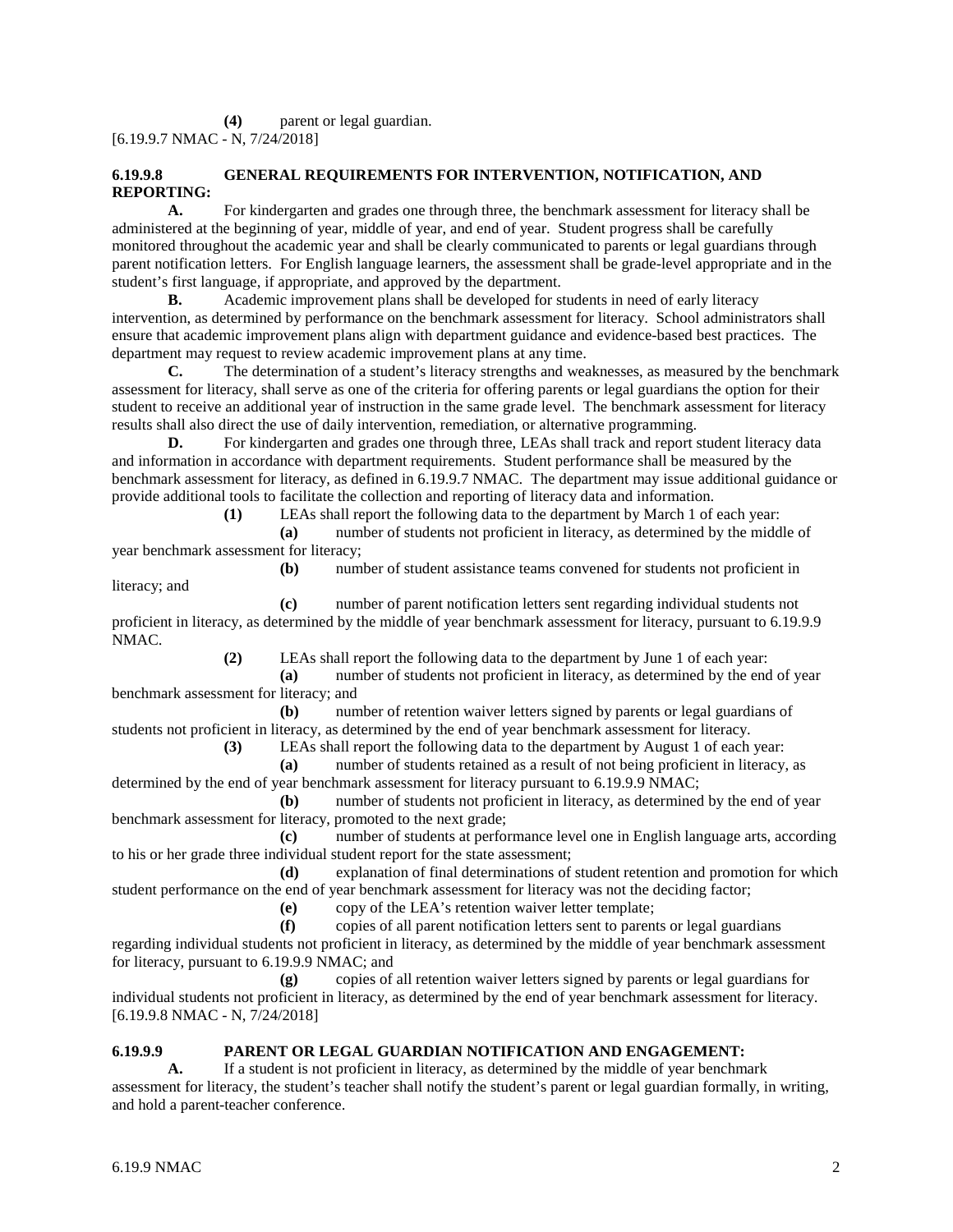- **(1)** Written notification shall include:
	- **(a)** student performance on the benchmark assessment for literacy and ongoing

progress monitoring;

academic year; and

- **(b)** specific interventions implemented to-date;
- **(c)** strategies for parents or legal guardians to implement at home; and
- **(d)** parent or legal guardian options including:
	- **(i)** daily intervention;
	- **(ii)** remediation; or
	- **(iii)** alternative programs.
- **(2)** During the parent-teacher conference, the teacher shall review:
	- **(a)** the student's performance in comparison to grade-level literacy standards;
	- **(b)** results that indicate the student is not proficient in literacy as determined by

benchmark assessments for literacy;

**(c)** goals for student growth that will lead to proficiency in literacy by the end of the

**(d)** whether or not the student is on track to be college and career ready as measured by the middle of the year benchmark assessment for literacy.

**B.** Following the middle of the year notification and parent conference, the SAT shall develop an academic improvement plan for any student not proficient in literacy, as determined by the middle of year benchmark assessment for literacy. The academic improvement plan shall clearly outline progress monitoring activities, associated timelines, and delegation of responsibilities for those interventions to ensure student progress toward proficiency in literacy by the end of the year.

**C.** If a student has not achieved grade-level literacy proficiency by the end of year benchmark assessment for literacy, the student's teacher shall notify the student's parent or legal guardian formally, in writing.

- **(1)** Written notification shall include:
	- **(a)** student performance on the benchmark assessment for literacy;
	- **(b)** specific interventions implemented to-date;
	- **(c)** strategies for parents or legal guardians to implement at home; and
	- **(d)** a retention option pursuant to Section 22-2C-6 NMSA 1978.

**(2)** Retention shall ensure that a student receives an additional year of instruction in the same grade with an amended academic improvement plan. If a student's parent or legal guardian decides not to retain the student, the parent or legal guardian shall sign a retention waiver expressing their desire for the student to be promoted to the next higher grade with an academic improvement plan designed to address specific deficiencies, including those in early literacy. A retention waiver shall only prevent the student's retention for one school year. If the student fails to reach academic proficiency, as determined by the benchmark assessment for literacy and other measures, the school shall retain the student the following year.

**D.** Parents and legal guardians shall be notified of their students' results on required state assessments and provided with their individual student reports no later than 30 days following receipt by LEAs. [6.19.9.9 NMAC - N, 7/24/2018]

**6.19.9.10 EXEMPTIONS:** Schools may only exempt students from retention for good cause or pursuant to the completion of a retention waiver letter provided by the LEA. A student who is promoted with an exemption shall continue to receive interventions prescribed in his or her academic improvement plan until proficiency in literacy has been met as determined by a benchmark assessment for literacy.

**A.** Good cause exemptions shall be limited to the following:

**(1)** students with disabilities whose individualized education programs (IEPs) indicate that participation in the benchmark assessment for literacy is not appropriate, pursuant to Subsection I of Section 22-2C-6 NMSA 1978, or other applicable state laws and regulations;

**(2)** students with disabilities who:

**(a)** participate in the benchmark assessment for literacy;

**(b)** have IEPs or section 504 plans that reflect that they have received literacy intervention for more than two years;

- **(c)** have not reach proficiency in literacy; and
- **(d)** were previously retained in kindergarten or grades one, two, or three.
- **(3)** students who have been previously retained in their current grade; or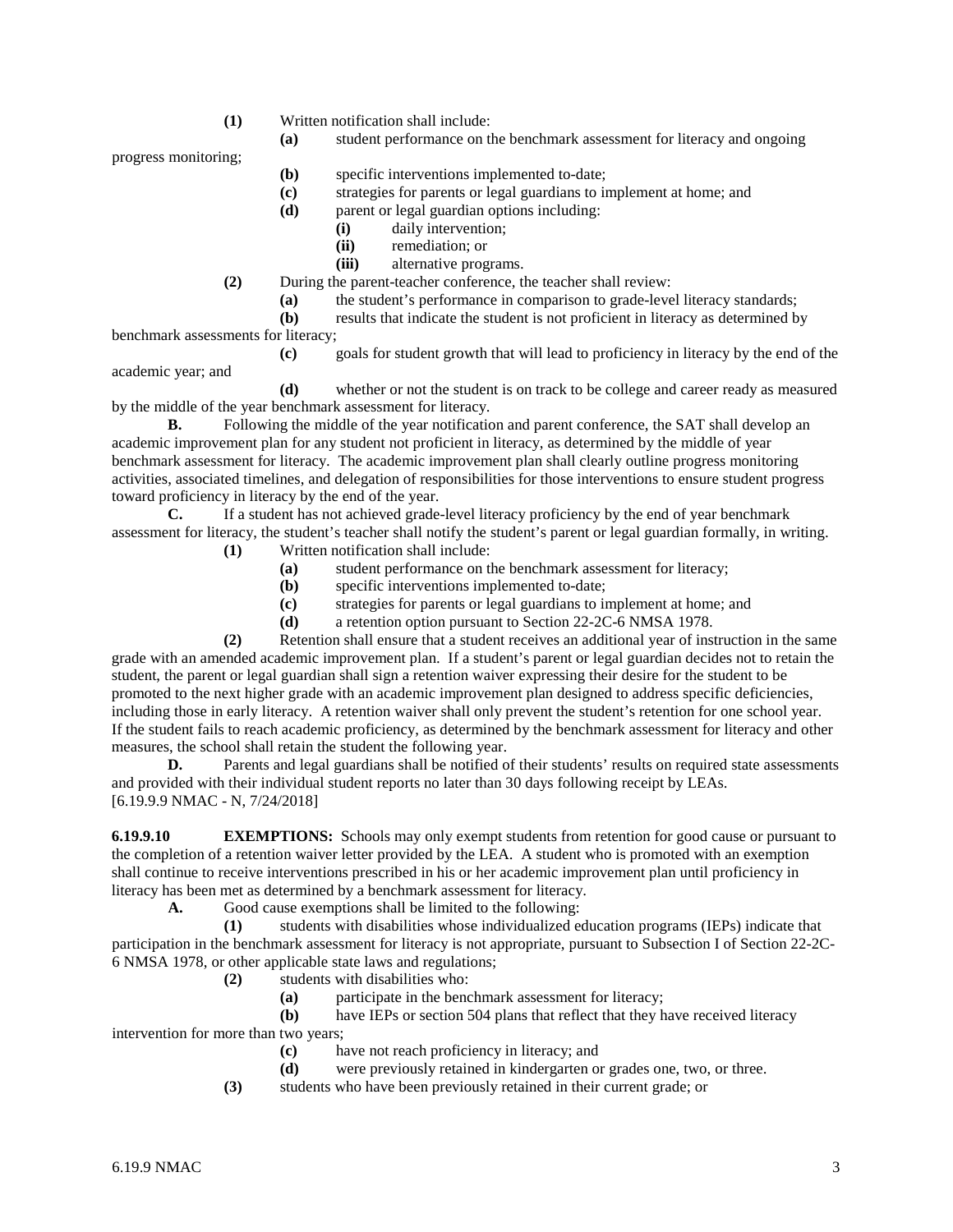**(4)** students identified as English language learners who have had fewer than three years of instruction in schools in the United States.

**B.** Documentation to support any request for exemption shall be collected and submitted by the student's teacher(s) or case manager to the school principal indicating why promotion is appropriate. Documentation shall include:

- **(1)** the reason for exemption pursuant to Subsection A of 6.19.9.10 NMAC; and
- **(2)** an existing academic improvement plan or IEP.

**C.** The school principal shall review and discuss the recommendation with the SAT and determine whether or not the student qualifies for the requested exemption. If the school principal determines that, based on the provided documentation, the student qualifies for the requested exemption, the school principal shall make such a recommendation in writing to the superintendent or charter school administrator. The superintendent or charter school administrator shall accept or reject the school principal's recommendation in writing. [6.19.9.10 NMAC - N, 7/24/2018]

**6.19.9.11 ACCELERATION OPTIONS:** Academically challenging curriculum options that provide accelerated instruction shall be made available to public school students in kindergarten and grades one through three who have not already been identified as gifted.

- **A.** At a minimum, each school shall offer the following options:
	- **(1)** whole-grade promotion; and
	- **(2)** subject-matter acceleration.
- **B.** Additional options may include the following:
	- **(1)** enriched science, technology, engineering, and mathematics;
	- **(2)** enrichment programs;
	- **(3)** flexible grouping;
	- **(4)** advanced academic courses;
	- **(5)** combined classes;
	- **(6)** self-paced instruction;
	- **(7)** curriculum compacting;
	- **(8)** advanced-content instruction; and
	- (9) online instruction in personalized, higher grade level content.

[6.19.9.11 NMAC - N, 7/24/2018]

### **6.19.9.12 ELIGIBILITY AND PROCEDURAL REQUIREMENTS FOR ACCELERATION:**

**A.** LEAs shall establish student eligibility requirements and procedural requirements for any wholegrade promotion or subject-matter acceleration. Student eligibility requirements and procedural requirements established by the LEA shall be included in the LEA's comprehensive student progression plan.

**B.** School principals shall establish a process by which parents or legal guardians may request student participation in acceleration options offered at their school.

**(1)** Each principal shall inform parents or legal guardians and students of the options available at the school and the associated eligibility requirements for each option.

**(2)** If the parent or legal guardian selects one of these options, and the student meets the eligibility requirements established by the LEA, the student shall be provided the opportunity to participate in the acceleration option.

**C.** When establishing student eligibility requirements for acceleration, principals and LEAs shall consider, at a minimum:

- **(1)** the student's performance on a locally determined assessment;
- **(2)** the student's performance as indicated on his or her individual student report;
- **(3)** the student's grade point average;
- **(4)** the student's attendance record;
- **(5)** the student's conduct record;
- **(6)** recommendations from one or more of the student's teachers in core-curricula courses;

**(7)** recommendations from a certified school counselor or social worker, if one is assigned to the school in which the student is enrolled; and

**(8)** recommendations from the student's parent or legal guardian.

[6.19.9.12 NMAC - N, 7/24/2018]